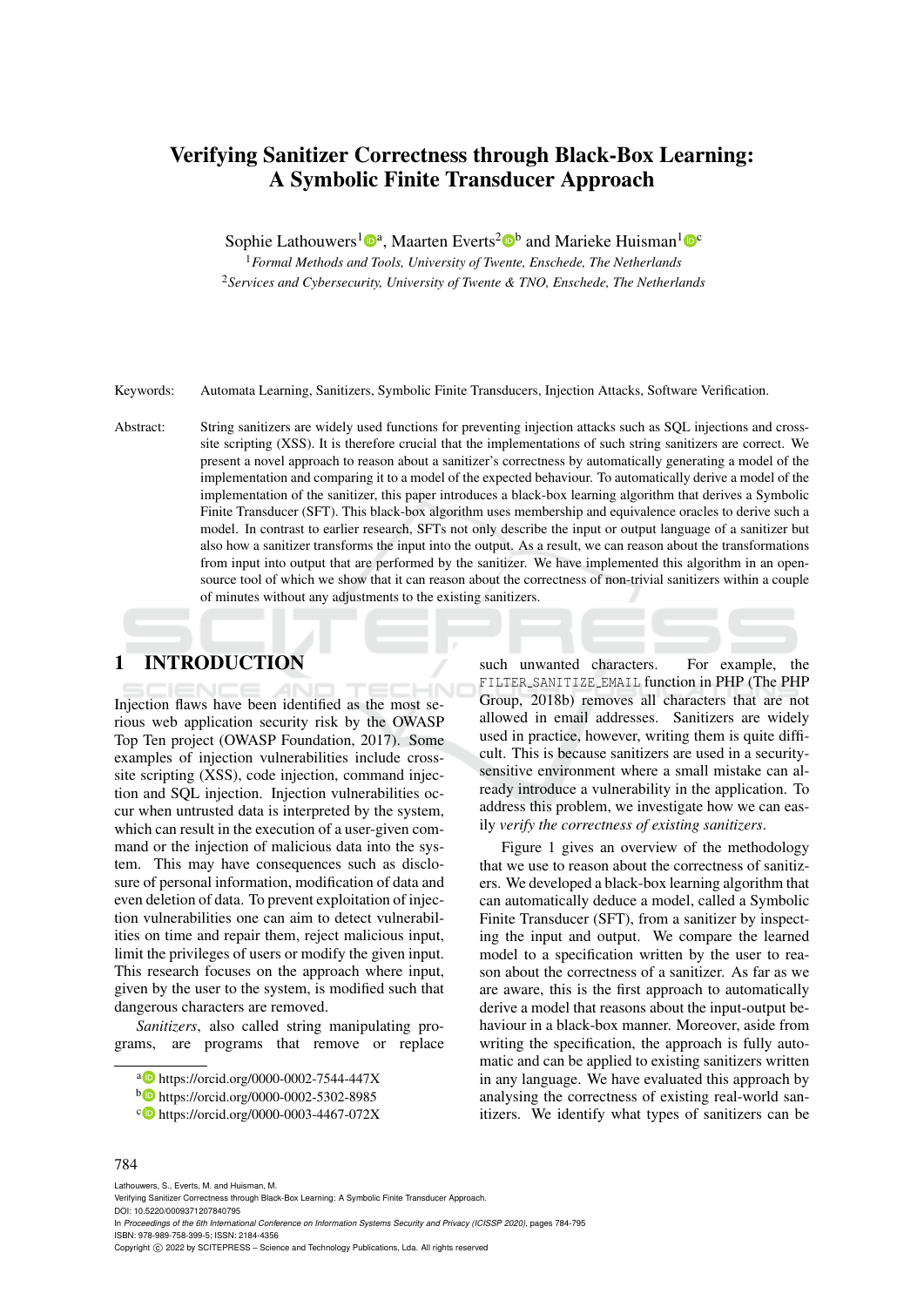

Figure 1: An overview of the methodology that we use to reason about the correctness of sanitizers. We use a blackbox learning algorithm to derive a model from the sanitizer which is compared to a specification written by the user. Afterward, any discrepancies between the models are reported to the user.

learned using this approach and what the bottlenecks of the current implementation are.

#### Contributions:

- 1. A novel approach to study the correctness of sanitizers by comparing learned models to a specification.
- 2. A *black-box SFT learning algorithm* that uses equivalence and membership queries.
- 3. *Implementation* of the black-box SFT learning algorithm and *evaluation* of its performance and applicability.

# 2 SYMBOLIC FINITE AUTOMATA AND TRANSDUCERS

For this research we used automata to represent sanitizers. Mealy machines are unfortunately not suitable to represent sanitizers because it would need one transition per input character per state in the automaton. If this is applied in a setting with strings, with many possible input characters, this would result in very large and cluttered automata. For example, if we only reason about the generic alphabet (a-z), this would already lead to 26 transitions per state. To make the automata more concise, we turn to symbolic finite automata (SFAs) and symbolic finite transducers (SFTs) which can concisely represent similar transitions for many different input characters. For example, all characters that are not changed by a sanitizer can be represented by a single transition per state in an SFT. SFAs can be used to reason about behaviour that is only related to the input or the output language.



Figure 2: An SFT that encodes  $\lt$ ,  $>$  and  $\&$  into their HTML references &It;, > and  $\&$ amp;. This describes the behaviour of the python method escape with the optional flag set to False (Python Software Foundation, n.d.).

SFTs can be used to reason about the relation between the input and the output.

A *Symbolic Finite Transducer* (SFT) can be described using the tuple (*Q*,*q*0,*F*,ι,*o*,∆) (Bjørner and Veanes, 2011) where:

- *Q* is the finite set of states
- $q_0 \in Q$  is the initial state
- $F \subseteq Q$  is the set of accepting states
- **t** is the input sort
- *o* is the output sort
- $\Delta$  is a function consisting of  $\Delta^{\epsilon} \cup \Delta^{\bar{\epsilon}}$ :
	- $\Delta^{\epsilon}$  denotes all transitions in the automaton labelled with a first-order predicate (which is the input condition) and the set of output functions. The output functions describe what output is generated when this transition is taken.
	- $-\Delta^{\bar{\epsilon}}$  denotes all transitions in the automaton labelled with  $\varepsilon$  as the input condition and the set of output functions. ε-transitions are transitions that can be taken without consuming an input at any point in time.

An example of an SFT can be seen in Figure 2. Each transition is labelled  $y/z$  where y denotes the input condition and z denotes the set of output functions. The initial state is indicated by an arrow and accepting states are encircled twice in the figure. To check whether an SFT accepts a certain input, we start in the initial state. For each character of the input, denoted by  $x$  in the input condition, we evaluate the predicates of the transitions starting in the current state. We will then follow the transition whose predicate evaluates to true for this input character and generate the corresponding output. If we end in an accepting state, then the input is accepted.

An SFA is an SFT that produces empty outputs (Bjørner and Veanes, 2011). Thus, an SFA looks similar to an SFT, the only difference is that there are no output functions for transitions.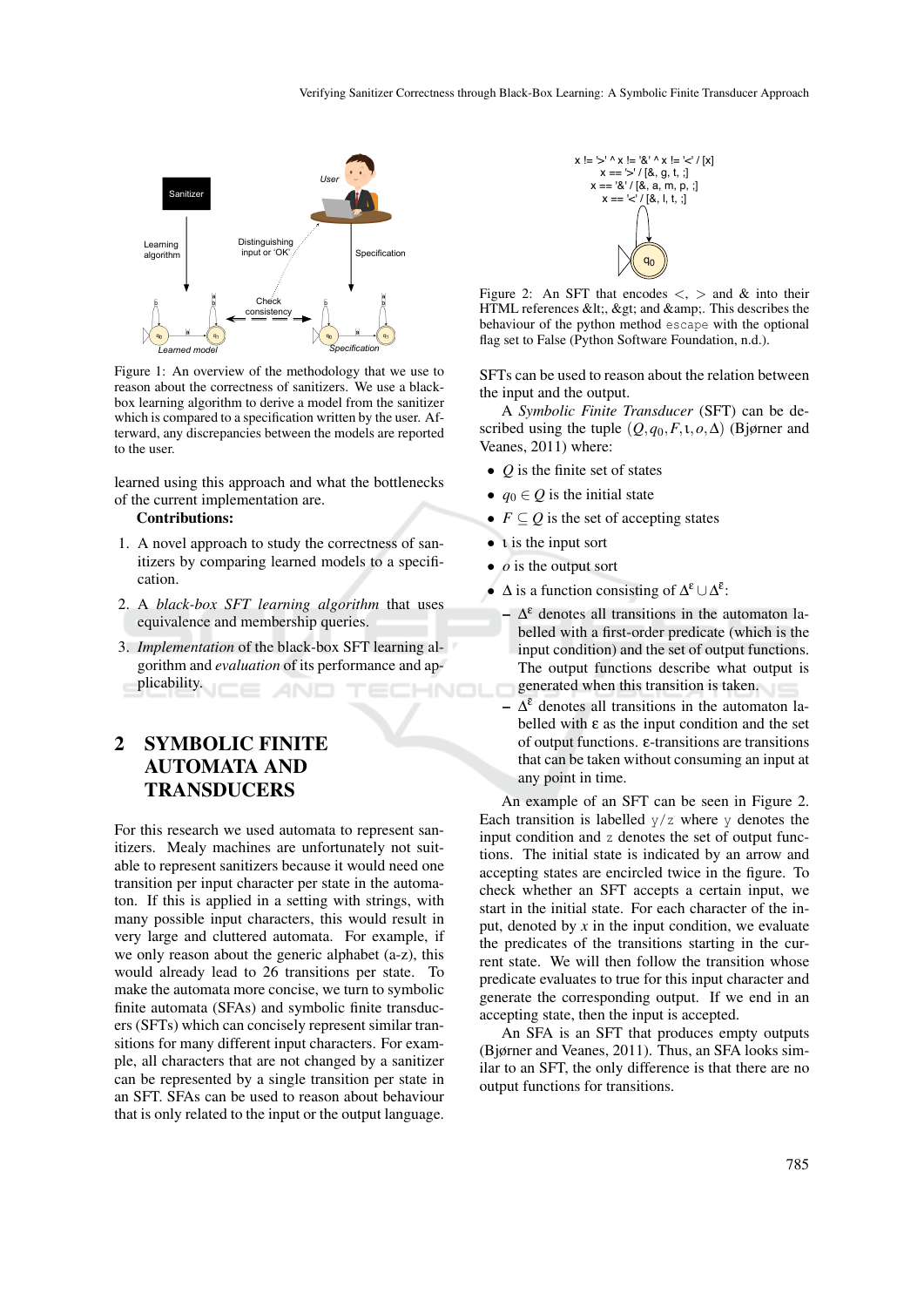## 3 SPECIFICATIONS

To reason about the correctness of sanitizers, we establish what behaviour is considered correct by writing a specification which describes how the sanitizer is supposed to behave. In this section, we therefore first discuss what types of specifications can be checked with our approach (see Section 3.1). Followed by Section 3.2 which describes how the correctness of the specifications can be checked.

Instead of comparing the specification and implementation, it is also possible for the user to inspect the learned model itself without writing a specification. However, we think that writing a specification is important since it forces the user to think about what correct behaviour would be. Moreover, it is easy to overlook mistakes in a model. Aside from that, specifications can also be reused for similar sanitizers whereas manual inspection would be required for each new implementation.

### 3.1 Type of Specifications

To discover the type of behaviours that users are interested in, we looked at the literature (Hooimeijer et al., 2011) and organised a brainstorming session with employees of a security company called Northwave (Northwave, n.d.), that specialises in, among other things, security testing.

The following type of specifications can be checked with our approach:

- *Blacklisting*: Specify which (sequences of) characters are not allowed in the input or output.
- *Whitelisting*: Specify which (sequences of) characters are allowed in the input or output.
- *If z then*  $x \rightarrow y$ : If condition *z* is satisfied, then all occurrences of *x* are replaced by *y*. Note that this can also be used to specify that something must not change, in that case, you specify "if z then  $x \rightarrow$ x". If *z* is replaced by *True* then the specification means that *x* should always be changed into *y*.
- *Length*: Specify the allowed length of the input or output.
- *Equivalence, Idempotency and Commutativity*: Check whether two sanitizers behave the same, whether a sanitizer is idempotent or whether a sanitizer commutes with another sanitizer.
- *Bad Output*: Given a bad output, search for an input that leads to this output.

We can divide these types of specifications into two categories: input/output-only and input-output related.



Figure 3: An SFA that accepts all inputs that contain <script>.

*Input/output-only Specifications* are specifications that only reason about the input language or the output language. Specifications that are input/output-only, and should be expressed with SFAs, include: blacklisting, whitelisting and length specifications.

*Input-output Related Specifications* reason about the transformation from the input into the output. Input-output related specifications, that should be expressed with SFTs, include: If *z* then  $x \rightarrow y$ , equivalence, idempotency, commutativity and bad output specifications.

IONS

## 3.2 Checking Specifications

Next, we explore what users need to specify to check each type of specification mentioned in the previous section. It also explains how each specification is compared to the learned model using the information provided by the user. It is important that if a specification is in the form of an SFT, then the SFT needs to be single-valued, i.e., it always produces the same output upon a given input. This is necessary in order to determine equivalence. While determinism of the SFT implies that it is single-valued, nondeterministic SFTs can also be single-valued (Veanes et al., 2012). In case the specification is in the form of an SFA, we can compare this to an SFA of the input or output language which can be derived from an SFT.

Blacklisting: The user needs to construct an SFA that accepts all unacceptable inputs or outputs as specified on the blacklist. To check the specification, compute the union of the specified SFA with the SFA that represents the input or output language. If the union is equal to the empty automaton, then no disallowed input or output is accepted. For example, if the text "<script>" is disallowed, then we specify an automaton that accepts everything containing this text (see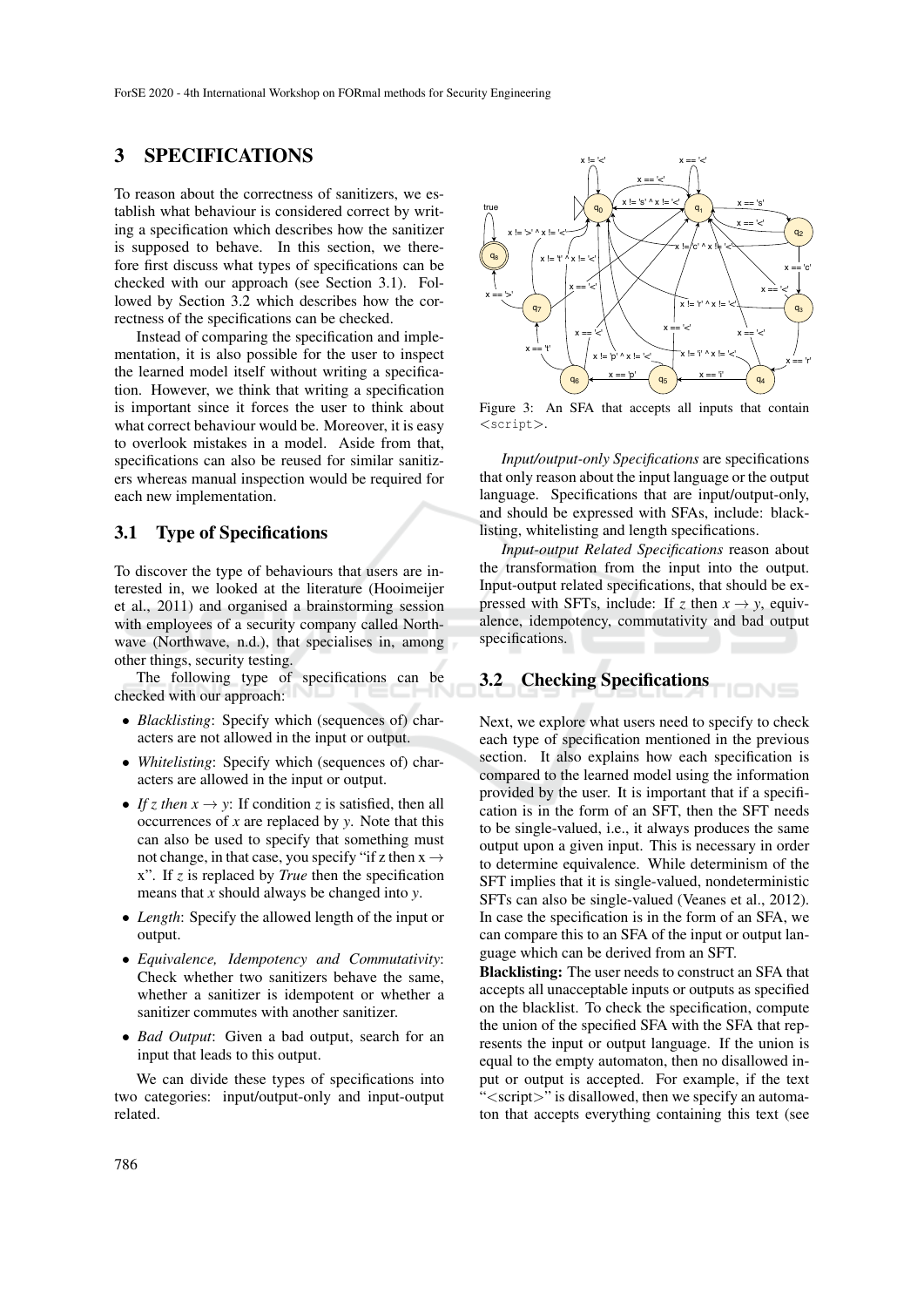

Figure 4: An SFA that accepts all inputs that consist of at least three characters.

#### Figure 3).

Whitelisting: The user needs to construct an SFA that accepts all acceptable inputs or outputs as specified in the whitelist. The specification can be checked in one of the following two ways: (1) check if the two SFAs are equivalent, if so, then they accept the same inputs or outputs, or (2) check if the learned SFA is a subset of the specified SFA, if so, then the sanitizer accepts some, perhaps all, inputs or outputs from the whitelist.

Length: The user needs to specify an SFA that accepts all words of length *x*. To check the specification, first, compute the complement of the specified automaton. Next, compute the union of the complement and the SFA that represents the input or output language. If the union is non-empty, then there exists a word with a length that is not *x*. Otherwise, all words have length *x*. The user can also specify an SFA that accepts all words of length  $\langle x, \leq x, \rangle x$ ,  $\geq x$  to check whether all words have the corresponding length. For example, if we only allow text which consists of at least three characters, then we specify the automaton in Figure 4.

If *z* then  $x \rightarrow y$ : For this, the user needs to specify the complete system in the form of an SFT. To check the specification, we check for equivalence between the learned model and the specification. For example, if the characters  $\langle \cdot \rangle$  and  $\&$  are translated into their HTML references, we write a specification as in Figure 2.

Equivalence, Idempotency and Commutativity: For equivalence, the user needs to specify which sanitizers should be compared. To check equivalence, we check whether domain and partial equivalence hold (Hooimeijer et al., 2011). To check for idempotency, we compose the learned SFT that represents the sanitizer with itself. If the composed SFT is equivalent to the SFT that represents the sanitizer, then the sanitizer is idempotent. When checking commutativity, the user needs to specify between which two sanitizers, *A* and *B*, (s)he wants to check for commutativity. Then, we compute the composition of *A* with *B* as well as the composition of *B* with *A*. If the compositions are equal, then the sanitizers *A* and *B* commute. Bad Output: The user needs to specify the bad output in the form of a string. For example, the user might be looking for an input that leads to the outTable 1: Example of an SOT. *ID* is an abbreviation of the *IDENTITY* function type.

|           | Input        |                   | ε                   |
|-----------|--------------|-------------------|---------------------|
|           | ε            | $f = \varepsilon$ | $T = [ID]$          |
| S         |              | $f = \setminus$   | $T = [ID, ID]$      |
|           |              | $f =$             | $T = \lceil \rceil$ |
|           | a            | $= a$             | $T = [ID]$          |
|           | $\mathbf{a}$ | $f = a$           | $T = [ID]$          |
| $\Lambda$ |              | $f = \setminus$   | $T = [ID, ID]$      |
|           | a            | $= a$             | $T = [ID]$          |

put "<script>". To find such an input, we use a preimage computation over the SFT that represents the sanitizer. This can be implemented with a backward breadth-first search.

# 4 LEARNING ALGORITHM FOR **SFTs**

In this section, the black-box learning algorithm for SFTs is explained. This algorithm allows us to derive a model of the sanitizer's implementation to which the specification can be compared.

Firstly, some necessary background information is introduced in Section 4.1. Secondly, the main algorithm for learning SFTs is shown in Section 4.2. Thirdly, details about the hypothesis generation in the main algorithm are discussed in Section 4.3. Finally, the implementation of the equivalence oracle that is used in the algorithm is discussed in Section 4.4.

### 4.1 Preliminaries

The automata-based string analysis technique that we have developed is a black-box learning algorithm inspired by Angluin's L\* algorithm (Angluin, 1987). Our algorithm learns the behaviour of the System Under Learning (SUL) without needing access to the implementation. In order to do this, the algorithm can ask two types of questions:

- *Membership Queries*: What is the output of the SUL when it is given the string *s*?
- *Equivalence Queries*: Given a hypothesis automaton, either obtain a confirmation that it is a correct hypothesis automaton or obtain a counterexample that distinguishes the hypothesis and the SUL.

We store the results of these queries in a Symbolic Observation Table (SOT). The SOT is represented by the tuple  $(S, W, \Lambda, f, T)$ . In this definition we also use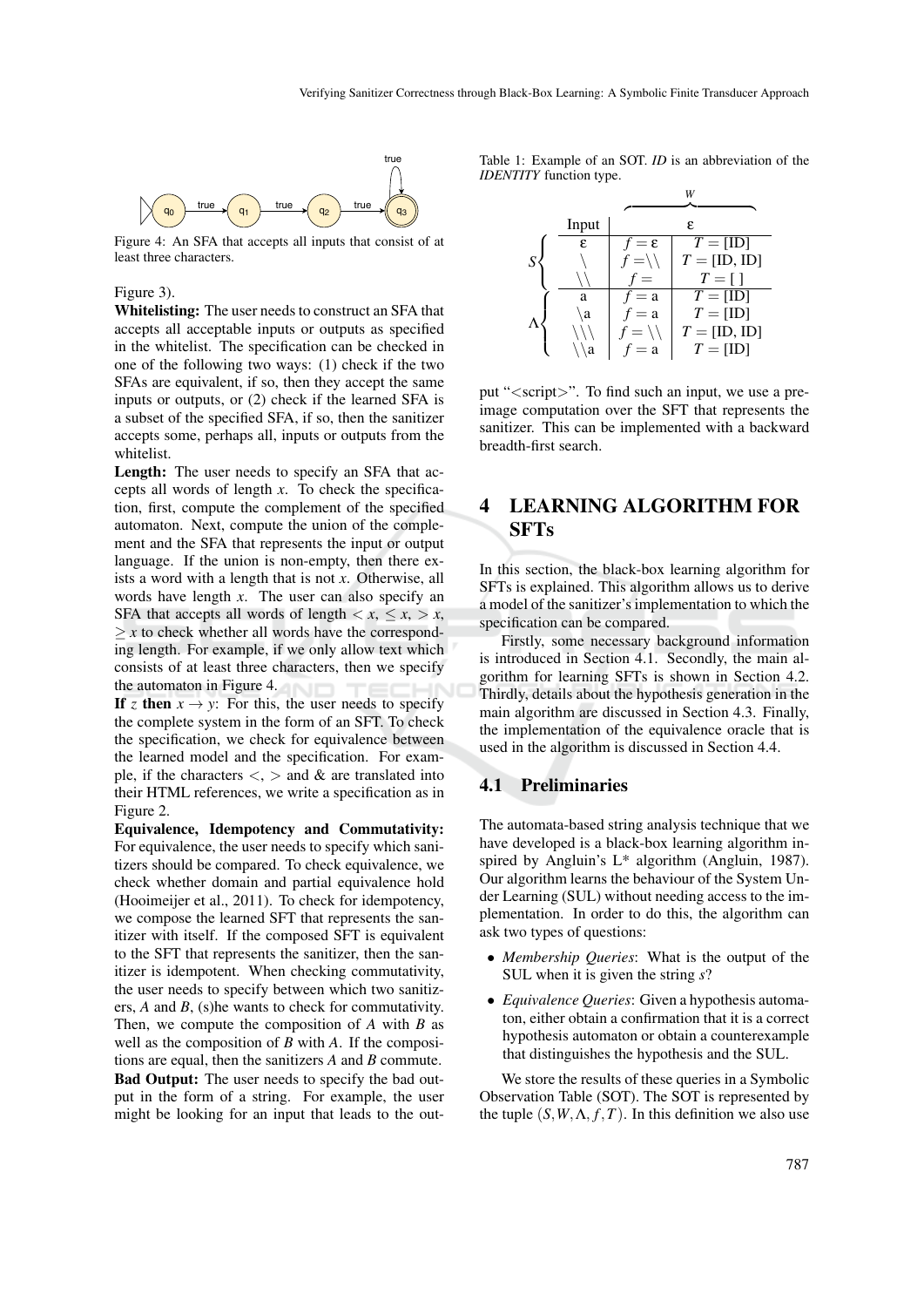Σ and Γ which represent the input and output alphabet respectively:

- $S \subseteq \Sigma^*$  is a set of access strings (Argyros et al., 2016).
- $W \subseteq \Sigma^*$  is a set of distinguishing strings (Argyros et al., 2016).
- $\Lambda \subseteq S \cdot \Sigma$  is a set of one-step extensions of S, i.e., this is a (sub)set of access strings which are concatenated with a character from the input alphabet.
- $f: \Sigma^* \times \Sigma^* \to \Gamma^*$  is a partial function that results in the suffix of the output. The suffix is equal to the output corresponding to the input string *sd* when we have removed the largest common prefix of the output corresponding to the input string *s*. *sd* consists of some input string *s* followed by a single character *d* from the input alphabet.
- $T : \Sigma^* \times \Sigma^* \to \{IDENTITY, CONSTANT\}^*$  is a partial function that results in a set of types of output functions. It corresponds to an encoding of the output found in *f* . For each character in the output, *T* specifies whether it corresponds to an identity function or a constant (compared to the input character).

Note that this is a *different* SOT as used by Argyros et al. (Argyros et al., 2016). The difference is that we store the output in  $f$  and its encoding in  $T$ whereas Argyros et al. only store the output for their SFA learning algorithm. This encoding is necessary to ensure that similar inputs are represented by one state in the SFT.

Next, we discuss an example of an SOT for a sanitizer that escapes all (unescaped) backslashes with another backslash. In Table 1, you can see the final SOT that was generated when learning. Consider the input " $\alpha$ ". When giving this to the sanitizer, this should result in " $\langle \alpha$ " as output. In the SOT we store the output that was generated for the last character, in this case "a", in *f*. As output we generated the same character as the input character, therefore the stored encoding is *ID* (which represents the identity function) in *T*. If you want to deduce the complete output, we would need to have a look at all prefixes of the input "\a":  $\{\varepsilon, \setminus, \setminus \varepsilon\}$  and their corresponding generated output functions. For ε the generated output is the identity function, which is equal to the empty string. This is then followed by twice the identity function for \which results in the output  $\setminus\$ . And finally, the identity function corresponding to the last character *a* generates *a* as output. If we concatenate all these outputs, then we get that the final output is " $\langle \alpha$ ".

Function Types: Note that an important design choice for this algorithm is to use the function types

{*IDENTITY*,*CONSTANT*} to identify different output characters. The minimal set of function types which can represent all outputs would consist of only *CONSTANT*. This would, however, not allow us to effectively group transitions since each different input character would need a different output function. Therefore, we have chosen to add the type *IDENTITY* which represents all characters that are not modified. Using many different function types would result in SFTs with more states therefore we limited our number of function types to two for our experiments. It is, however, possible to define other function types. For example, if you want to learn a model of a sanitizer that shifts all letters with an offset of 1, then one could define the function type *OFFSET* +*1*.

The black-box algorithm also uses the concept of closedness of the observation table. Let *OT* be an observation table. Then *OT* is *closed* if, for all  $t \in S \cdot \Sigma$ , there exists an  $s \in S$  such that all entries in the rows of *s* and *t* in the OT are equal (Angluin, 1987).

### 4.2 The SFT Learning Algorithm

The SFT learning algorithm is described in Algorithm 1. More details on this algorithm, including an example of how the algorithm works and more specification examples, can be found in the Master's thesis on which this paper is based (Lathouwers, 2018).

# 4.3 From SOT to Hypothesis Automaton

Line 12 of the SFT learning algorithm calls an algorithm to generate a hypothesis automaton from the SOT. This algorithms is described in Algorithm 2.

Final States: We observe that different sanitizer implementations can handle rejecting an input differently, e.g., returning "null" or returning an empty string. Considering that we are using a black-box algorithm, the user would not know how the program acts upon an unacceptable input. Therefore, as in other research (Botinčan and Babić, 2013; Shahbaz and Groz, 2009), we assume that all states of the SFT are final.

Generating Guards: On line 9 of the hypothesis generation algorithm, a guard generating algorithm is used. This algorithm generates guards, also called input conditions, for all transitions that start in the same state  $q_s$ . To generate the guards, it uses a set of evidence and the corresponding outputs. The evidence is the input character upon which a transition is taken to move to a next state in the automaton. The guard generator works as follows: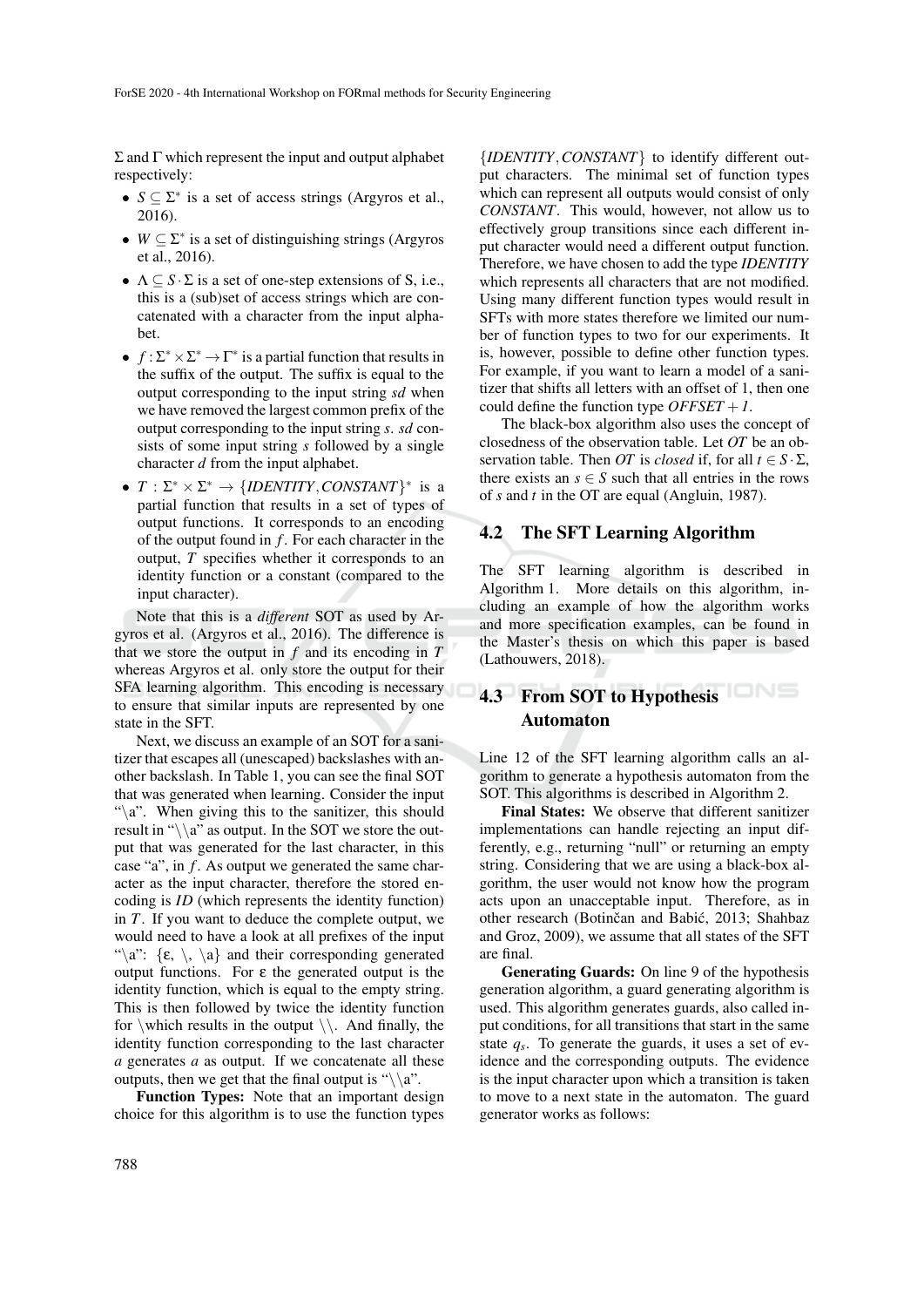|    | Algorithm 1: The SFT Learning algorithm.                                 |
|----|--------------------------------------------------------------------------|
|    | Data: SUL to which we can pose                                           |
|    | membership and equivalence queries                                       |
|    | <b>Result:</b> SFT that represents the SUL                               |
|    | 1 SOT = $(S = {\varepsilon}, W{\varepsilon}, \Lambda = 0, T = 0, f = 0)$ |
|    | 2 Fill the SOT with entries by posing                                    |
|    | membership queries to the SUL.                                           |
| 3  | while no equivalent hypothesis automaton has                             |
|    | been found do                                                            |
| 4  | while SOT is not closed do                                               |
| 5  | Find the shortest $t \in \Lambda$ such that for all                      |
|    | $s \in S$ it holds that $row(s) \neq row(t)$ .                           |
| 6  | Let $S = S \cup \{t\}$                                                   |
| 7  | <b>if</b> there is no $b \in \Sigma$ such that                           |
|    | $t \cdot b \in S \cup \Lambda$ then                                      |
| 8  | add $t \cdot b$ to $\Lambda$                                             |
| 9  | end                                                                      |
| 10 | Fill the missing entries in $T$ and $f$ by                               |
|    | posing membership queries.                                               |
| 11 | end                                                                      |
| 12 | Create hypothesis automaton from the                                     |
|    | SOT.                                                                     |
| 13 | Pose equivalence query for the generated                                 |
|    | hypothesis automaton.                                                    |
| 14 | if there exists a counterexample $z$ then                                |
| 15 | Let $i_0 \in \{0, 1, ,  z  - 1\}$ such that the                          |
|    | response of the target machine is                                        |
|    | different for the strings $s_{i_0}z_{>i_0}$ and                          |
|    | $s_{i_0+1}z_{>i_0+1}$ .                                                  |
| 16 | Define the distinguishing string $d$ as                                  |
|    | $z_{\geq i_0+1}$ .                                                       |
| 17 | Let $b$ be an arbitrary character from                                   |
|    | the input language                                                       |
| 18 | <b>if</b> row $(s_{i_0}b) = row(s_i)$ when d is                          |
|    | added to W for some $j \neq i_0 + 1$ . then                              |
| 19 | Add $s_{i_0}b$ to $\Lambda$                                              |
| 20 | else                                                                     |
| 21 | Add $d$ to $W$ .                                                         |
| 22 | end                                                                      |
| 23 | Update the missing entries in $T$ and $f$ .                              |
| 24 | end                                                                      |
| 25 | end                                                                      |
| 26 | Return the hypothesis automaton                                          |

- If *the set of evidence is empty*, generate one transition with the guard *True*. The set of output functions of this transition will consist only of the identity function.
- If *the set contains one piece of evidence*, then one transition will be generated with the guard *True*. The set of output functions will be generated based on the output associated with the evidence. It will generate either the identity function

Algorithm 2: Algorithm that describes how a hypothesis automaton is derived from a closed SOT. Data: Closed SOT Result: Hypothesis automaton

1 for  $s \in S$  do

<sup>2</sup> Create a *final* state *q<sup>s</sup>*

3 end

- <sup>4</sup> Set the initial state to *q*ε, which is the state corresponding to the empty string
- <sup>5</sup> foreach *q<sup>s</sup>* do
- 6 Find its one-step extensions in  $\Lambda$  in the rows of the SOT

7 end

```
8 foreach qs do
```

```
9 (φ, ψ, q) = guardGeneratingAlgorithm(...)
```

```
/* Call the guard generating
   algorithm with all one-step
   extensions of qs
```
10 Add transition  $q_s \xrightarrow{\phi/\psi} q$  to the set of transitions <sup>11</sup> end

or a constant for each character in the output. The identity function will be generated if the character is the same as the evidence, otherwise a constant with the value of the output character is generated.

\*/

• Otherwise, *the set contains multiple pieces of evidence*. Pieces of evidence are grouped together if they lead to the same state. The largest group of evidence is chosen to act as a sink transition. This means that all characters for which no evidence exists will be grouped into this sink transition. For each generated guard, the term generator is called.

Generating Terms: The term generator is a novel addition to the algorithm that generates terms, i.e., output functions, for all transitions. It takes a predicate, i.e., a guard, and the starting state of the transition as an argument (see Algorithm 3).

## 4.4 Equivalence Oracle

In practice, there is no all-knowing entity that can check whether a hypothesis automaton is equivalent to the specified black-box system because we assume that the user cannot access the implementation of the system. Therefore, an equivalence oracle, as used in step 5 of the learning algorithm, is approximated using membership queries. If no counterexample is found, then we assume that the hypothesis automaton is a correct description of the program's behaviour. Some ways in which an equivalence oracle can be im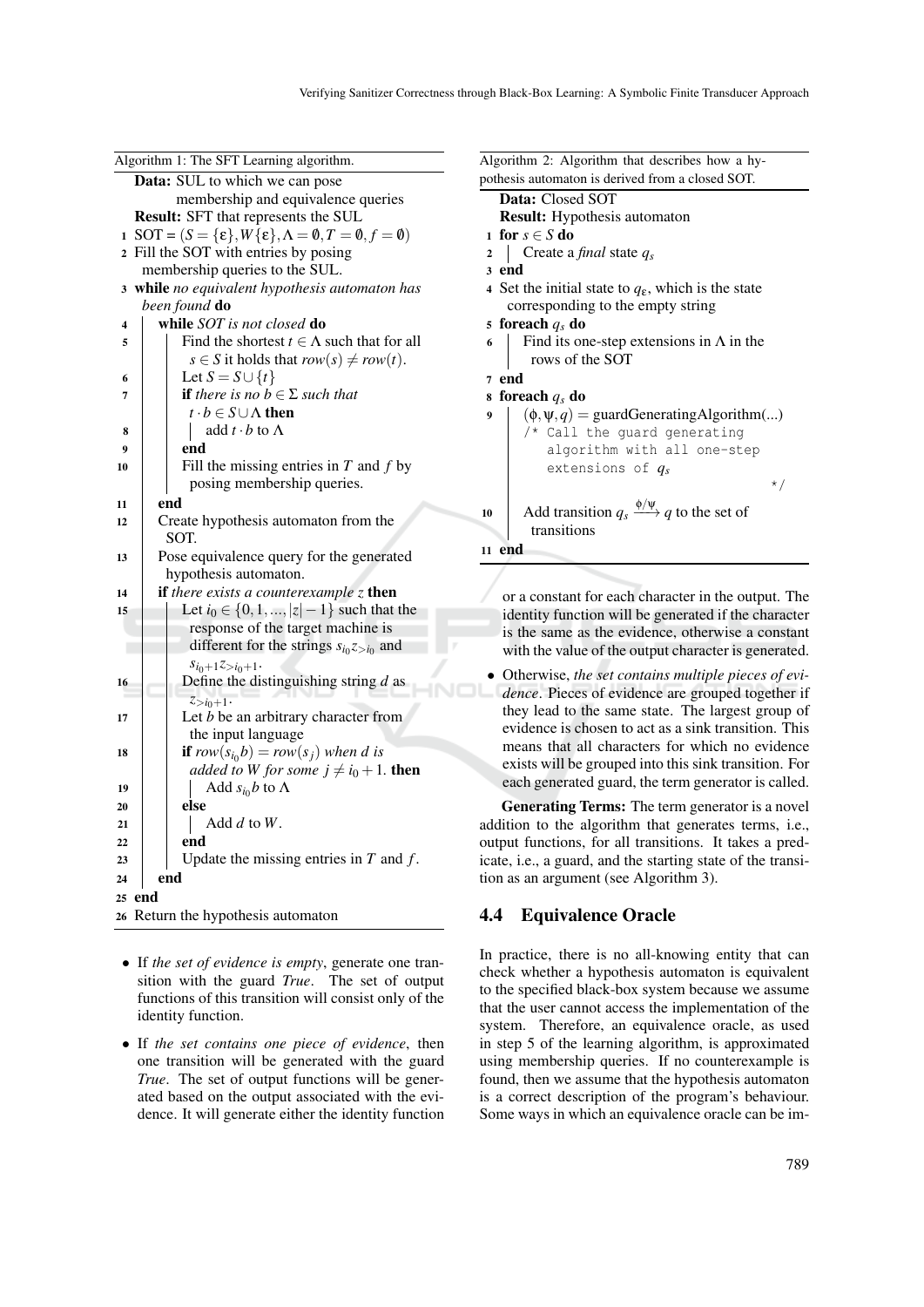Algorithm 3: Algorithm that describes how terms

are generated for a specific guard and state. Data: State *q<sup>s</sup>* and a guard *g* Result: (Set of) guards with corresponding terms. <sup>1</sup> for *all one-step extensions of q<sup>s</sup> that satisfy guard g* do 2 Let *s* be the string that represents state  $q_s$  $\mathbf{3}$  Let  $\mathbf{s} \cdot \mathbf{b}$  the string that represents state  $q_s \cdot b$ . 4 Compute the suffix of the output such that it is equal to  $o_{s \cdot b} - o_s$  where  $o_s$  denotes the output of the automaton upon input *s*. /\* The suffix represents the output that is generated for character b. \*/  $5 \mid \text{Let } T = \{\}$ 6 **foreach**  $c \in$  *suffix* do  $7 \mid \mathbf{if} \ c == b \ \mathbf{then}$  $\left| \begin{array}{c} | \\ | \end{array} \right|$  Extend *T* with the identity function  $9 \mid \cdot \cdot \cdot$  else 10 | Extend *T* with the constant function *c*  $11$  end 12 end <sup>13</sup> end <sup>14</sup> if *T is the same for all one-step extensions* then Return *T* 15 /\* There exist two one-step extensions,  $q_s \cdot b$  and  $q_s \cdot c$ , of  $q_s$  for which the set of term functions differ, therefore the predicate needs to be split.  $*$ 16 <sup>17</sup> Split the predicate into two predicates such that  $q_s \cdot b$  satisfies only one of the two predicates and  $q_s \cdot c$  satisfies only the other predicate. <sup>18</sup> foreach *generated predicate* do 19 | termGenerator $(q_s)$ , generated predicate) <sup>20</sup> end

plemented include the following (which are all implemented in our tool):

- Random testing (Hamlet, 2002): Generate strings of a specified length randomly.
- Random prefix selection (Smeenk, 2012): Take the access string of a randomly chosen state as a prefix and append a suffix of randomly generated characters.
- State coverage (Simao et al., 2009): Generate a set of strings such that each state in the automaton is visited at least once.
- Transition coverage (Simao et al., 2009): Generate a set of strings such that each transition is taken at least once.
- Predicate coverage (Offutt et al., 2003): Generate a set of strings such that each predicate, including sub-predicates, is satisfied at least once.

## 5 RESULTS

## 5.1 Validation of SFT Learning Algorithm

To validate our approach, we have tried to learn models of existing real-world sanitizers. The following sanitizers have been chosen to evaluate our approach:

- 1. Encode (from the he project (Bynens, 2018))
- 2. Escape (from the cgi python module (Python Software Foundation, 2018))
- 3. Escape (from the escape-string-regexp project (Sorhus, 2016))
- 4. Escape (from the escape-goat project (Sorhus, 2017))
- 5. Unescape (from the escape-goat project (Sorhus, 2017))
- 6. Unescape (from the postrank-uri project (PostRank Labs, 2017))
- 7. To Lowercase (from the CyberChef project (GCHQ (Government Communications Headquarters), n.d.))
- 8. htmlspecialchars (built-in PHP function (The PHP Group, 2018a))
- 9. filter sanitize email (built-in PHP function (The PHP Group, 2018b))
- 10. Remove tags (from the govalidator project (Saskevich, 2018))

These specific sanitizer implementations have been found by searching on GitHub among all projects for the keywords "escape", "encode", and "sanitize", which are keywords often used to describe sanitizers. The results on GitHub were sorted by "Most stars" after which the top 20 repositories have been chosen. Then, the repositories have been filtered so that only string sanitizers were left which had clear documentation on how they should work, which could be used and for which we could write a specification in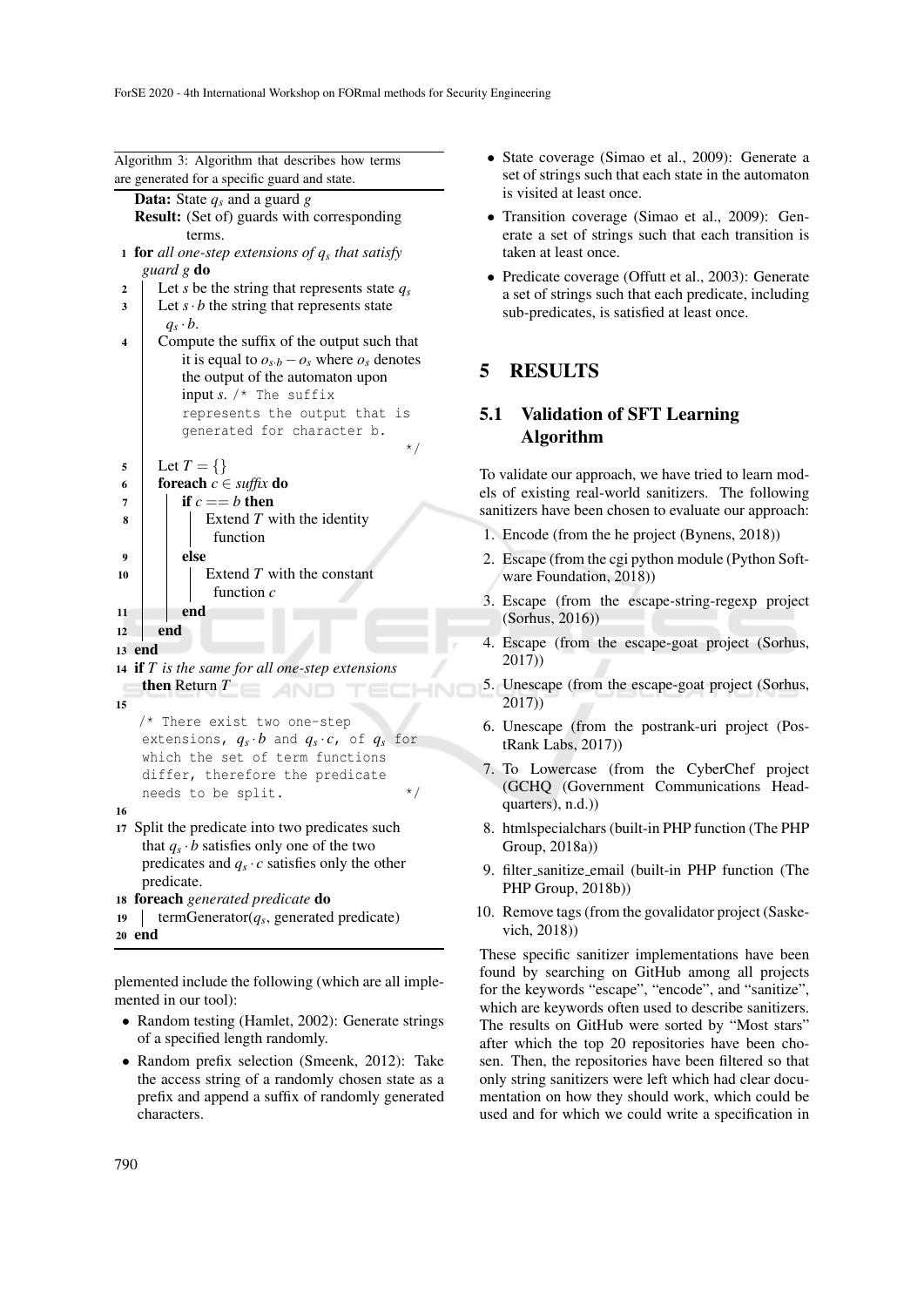at most 10 minutes. Aside from sanitizers that have been found this way, three other sanitizers have also been tested of which two have been written in PHP and one in Python. These have been added so that we tested sanitizer implementations written in different languages.

An implementation of the algorithm, as well as all tested programs and corresponding specifications, are available at: https://github.com/Sophietje/ SFTLearning.

The tests have been run on a MacBook Pro, running Mojave 10.14.2 with a 2.3GHz Intel Core i5 (4 cores) and 16 GB of memory available. We have chosen the input alphabet consisting of the Unicode characters represented by the decimals 32 up to 400 (unless stated otherwise). This includes the Basic Latin alphabet, the Latin-1 Supplement, Latin Extended-A and part of Latin Extended-B. We used an equivalence oracle that guarantees predicate coverage; it generates 3000 tests per (sub-)predicate. Also, a time-out was set that interrupts the process if it did not deduce a model within 10 minutes. See Table 2 for the results of the SFT learning algorithm on existing sanitizers.

The learned models have all been compared to a specification of the program to check whether they are correct. No mistakes were found in these implementations.

Most of the sanitizers could be automatically inferred with our SFT learning algorithm within two minutes. Overall, the sanitizers can be divided into two main categories:

- Sanitizers that act based on the occurrence of a *single* character (sanitizers 1, 2, 3, 4, 7, 8, 9).
- Sanitizers that act based on the occurrence of *multiple* characters (sanitizers 5, 6, 10).

From the results we conclude that we can fully automatically learn models of existing sanitizers that act based on occurrences of *single* characters within a couple of minutes. Learning models of sanitizers that act based on the occurrence of multiple characters is not yet feasible with this approach. This is what we expected since the underlying model, SFT, cannot represent these.

To explain why SFTs cannot represent sanitizers that act based on the occurrence of multiple characters, we have a look at an example. Consider a specification for a sanitizer that encodes the character &, if it is not yet encoded, into its HTML reference "&" (see Figure 5). This specification does *not* perfectly model the behaviour of the sanitizers. If a string ends with " $\&a$ ", " $\&\&\&\text{am}$ " or " $\&\&\text{amp}$ " then it will only output the encoding of & and ignore the characters after this. We need to recognize the end of the input to be able to

Table 2: Results of the SFT learning algorithm on existing sanitizers. *a* means that the model has been correctly derived for the Basic Latin alphabet. *b* means that we are only able to learn this model when acting as an equivalence oracle ourselves. When automatically learning this automaton, the counterexamples are not minimal, thus resulting in a timeout because the automaton becomes too complex.

| Sanitizer                                                                                                                                                     | Total   | Time spent in                       | Time spent in                              | # mem.                              |                         | # states | # states  | # transitions | # transitions | Can be          |  |
|---------------------------------------------------------------------------------------------------------------------------------------------------------------|---------|-------------------------------------|--------------------------------------------|-------------------------------------|-------------------------|----------|-----------|---------------|---------------|-----------------|--|
|                                                                                                                                                               | running | mem. oracle                         | eq. oracle (ms)                            | queries                             | #eq.                    | learned  | specified | learned       | specified     | learned?        |  |
|                                                                                                                                                               | time(s) |                                     |                                            |                                     |                         |          |           |               |               |                 |  |
| . Encode (he)                                                                                                                                                 |         |                                     |                                            |                                     |                         |          |           | ಸ             |               |                 |  |
|                                                                                                                                                               |         |                                     |                                            |                                     |                         |          |           |               |               |                 |  |
|                                                                                                                                                               |         | $\frac{(m)}{3919}$<br>1971<br>19345 | $\frac{1}{4870}$<br>2635<br>27138<br>21138 |                                     | $336$<br>$133$<br>$121$ |          |           | 21.38         |               | ង<br>និង<br>និង |  |
| $\begin{array}{l} \textbf{2.~} \text{Escape (egi)}\\ \textbf{3.~} \text{Escape (escape-string-regexp)}\\ \textbf{4.~} \text{Escape (escape-gat)} \end{array}$ | 75 Q    |                                     |                                            | 129733<br>88442<br>680560<br>536243 |                         |          |           |               |               |                 |  |
|                                                                                                                                                               |         |                                     |                                            |                                     |                         |          |           |               |               |                 |  |
| 5. Unescape (escape-goat)                                                                                                                                     |         |                                     |                                            |                                     |                         |          |           |               |               |                 |  |
|                                                                                                                                                               |         |                                     |                                            |                                     |                         |          |           |               |               |                 |  |
| 6. Unescape (postrank-uri)<br>7. To Lowercase (CyberChef)                                                                                                     |         | -<br>8087<br>8581                   |                                            |                                     |                         |          |           | 29.78         |               | ៹ៜ៵៓៵           |  |
| 8. htmlspecialchars (php)                                                                                                                                     | 23      |                                     | 9079<br>16392                              | -92865<br>484277                    | 919<br>316              |          |           |               |               |                 |  |
|                                                                                                                                                               |         |                                     |                                            |                                     |                         |          |           |               |               |                 |  |
| 9. filter_sanitize_email (php)                                                                                                                                |         |                                     |                                            | Ī                                   |                         |          |           | $\frac{2}{8}$ |               | ್ಲಿ ಜಿ          |  |
| 10. Remove tags (govalidator)                                                                                                                                 |         |                                     |                                            |                                     |                         |          |           |               |               |                 |  |
|                                                                                                                                                               |         |                                     |                                            |                                     |                         |          |           |               |               |                 |  |
|                                                                                                                                                               |         |                                     |                                            |                                     |                         |          |           |               |               |                 |  |
|                                                                                                                                                               |         |                                     |                                            |                                     |                         |          |           |               |               |                 |  |
|                                                                                                                                                               |         |                                     |                                            |                                     |                         |          |           |               |               |                 |  |
|                                                                                                                                                               |         |                                     |                                            |                                     |                         |          |           |               |               |                 |  |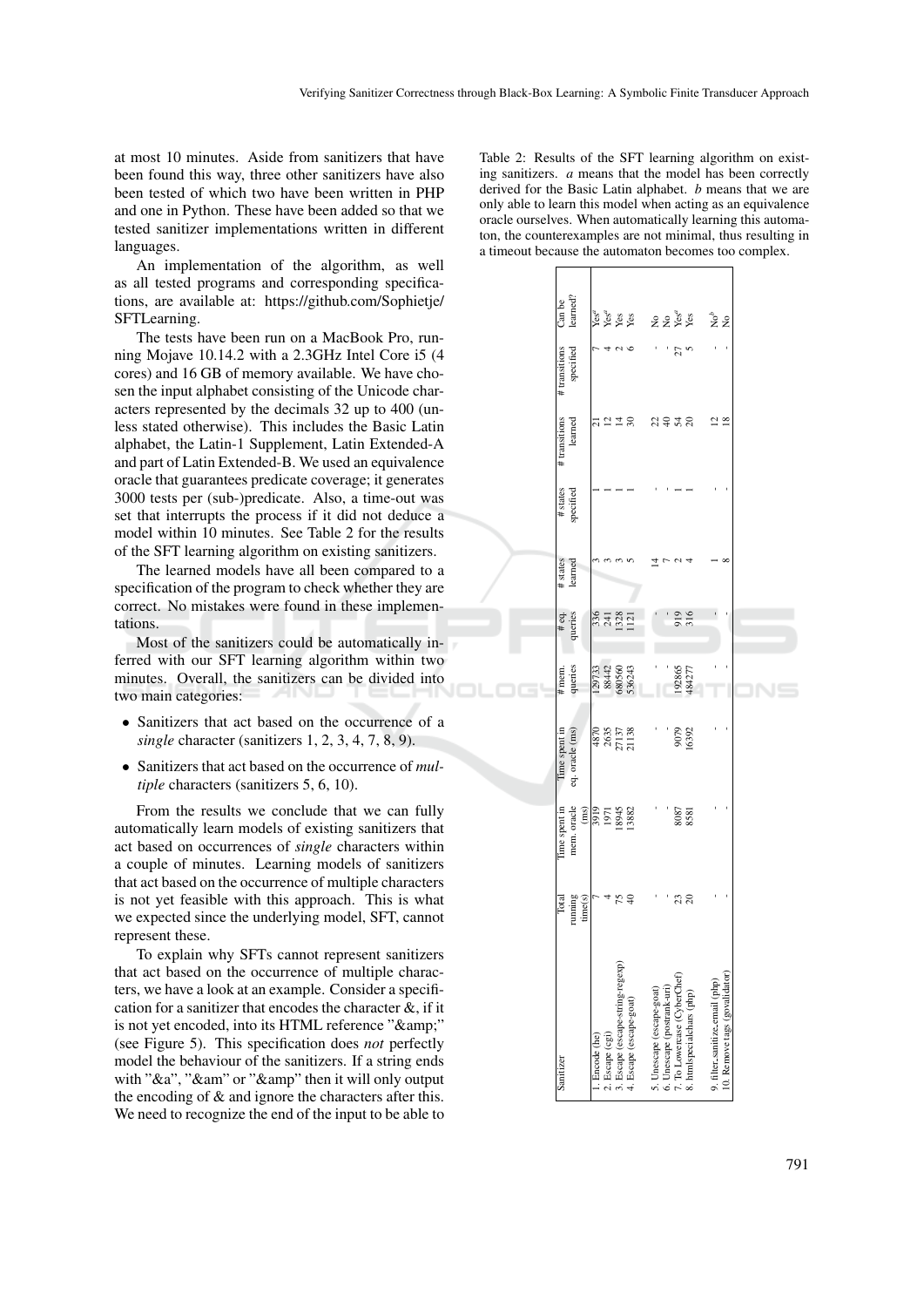

Figure 5: An SFT which encodes & into its HTML reference " $\&$ amp;", unless it is part of an encoded  $\&$ . Note that this SFT does *not* precisely model the sanitizer.

solve this problem. This can be modelled by adding εtransitions to the automaton, which are currently not inferred. This would, however, result in an automaton that is not single-valued. Therefore, we would be unable to check whether the automaton is equivalent to another automaton which is necessary to compare it to specifications. Another solution would be to extend this algorithm to deduce SFTs with lookback, lookahead or registers, which is an extension we leave for future work.

### 5.2 Finding Bugs in Sanitizers

We also wanted to evaluate whether our method can be used to automatically find errors in the implementations of sanitizers (since no bugs were found in previous experiments). To do this, we have asked an individual with a security and programming background to implement the sanitizers that we were able to automatically learn from the previous section. He provided us with two implementations for each sanitizer, one that was intended to be correct, and one in which he (might have) introduced mistakes on purpose. He wrote down which errors have been introduced such that we could, after learning and (possibly) identifying errors, check whether we found all mistakes.

We learned models from his provided implementations<sup>1</sup> using our SFT learning algorithm. This learning process has been done with the same settings, namely input alphabet, equivalence oracle implementation, and time-out, as were used for the previous experiments. Then, we checked for any mistakes in these implementations by comparing the learned

models to the specification that we had already written for the previous experiment. If these were not equal then a counterexample was produced for which the two models behave differently. Such a counterexample gives an idea of what the error in the program is, which can then be used to perform a detailed manual inspection of the learned model to identify the problem.

We identified the following errors in the implementations that were supposed to be correct:

- *Encode (he)*: Wrong first output function for several characters and incorrect encodings of all characters.
- *Escape (Escape-string-regexp)*: Two characters  $(\mathcal{C}, \mathcal{S})$  should have been escaped and one character (-) should not have been escaped.
- *Escape (escape-goat)*: Wrong order in applying the encodings.
- *htmlspecialchars (php)*: Character encoding of " misses the character ;.

Next, we tried to find errors in the programs in which mistakes were introduced on purpose. The following errors were found:

- *Encode (he)*: Wrong first output function for several characters and a wrong encoding of & and <.
- *Escape (cgi)*: Double substitution of &.
- *Escape (escape-string-regexp)*: Two characters  $(\xi, \mathcal{S})$  should have been escaped and one character (-) should not have been escaped.
- *Escape (escape-goat)*: Wrong order in applying encodings.
- *htmlspecialchars (php)*: Two single quotes are wrongly encoded instead of encoding a double quote.

We compared the errors found with the list describing the intended errors. We correctly identified the cause of all mistakes.

There were two cases in which the error that we identified was not completely accurate. Firstly, in the case of *escape* (cgi), we identified that the character & was substituted twice. In the actual implementation the characters  $\langle$  and  $\rangle$  were also substituted twice. However, these second substitutions do not change the string because the first substitution already removed all  $\langle$  and  $\rangle$  characters. So, while the double substitution of the & character results in incorrect output, which we identified correctly, the double substitution of  $\langle$  and  $\rangle$  does not result in incorrect output. Secondly, the model could not accurately represent the error that was introduced in *htmlspecialchars* because the sanitizer's behaviour for the character '

<sup>1</sup>Available at https://github.com/Sophietje/ SFTLearning/tree/master/Sanitizers/implementationsJ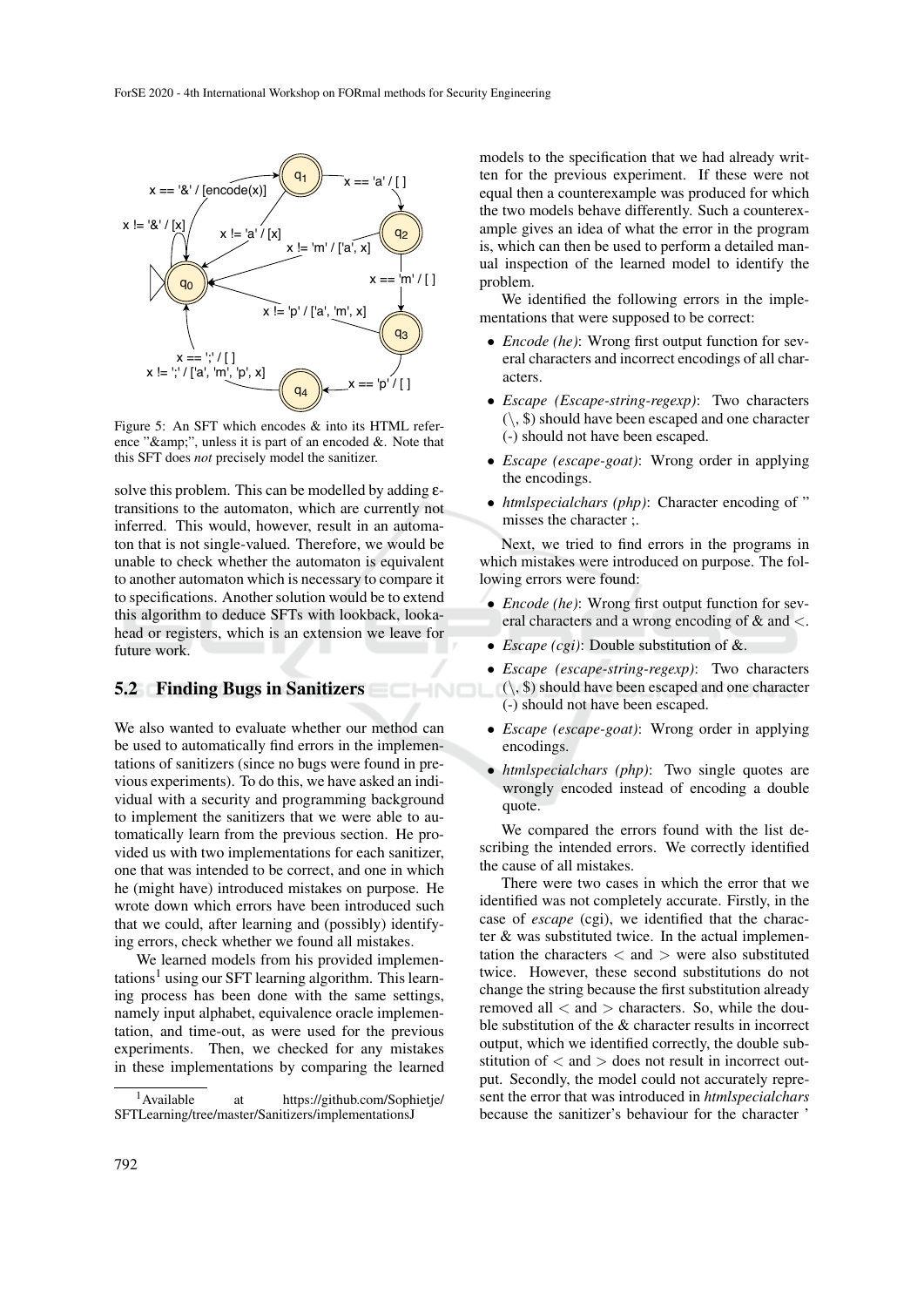depended on the character that followed. Therefore, although we misinterpreted the error, we were still able to identify the cause of the problem.

## 6 DISCUSSION

As shown previously, our approach for reasoning about the correctness of sanitizers can effectively be used to find errors in the implementations of sanitizers. There are, however, a number of limitations one should be aware of.

For instance, no black-box learning algorithm has access to an exact equivalence oracle, i.e., we cannot precisely determine equivalence between the implementation and the model. Such an equivalence oracle is therefore simulated by testing a large number of test cases. If all test cases succeed, we assume that the model correctly represents the implementation. However, if the number of test cases is too small, then the model will not accurately represent the sanitizer. As a result, any analysis done on such a model may also not accurately reflect the behaviour of the sanitizer. We have shown that we can deduce correct models when using enough test cases. Users of the tool should, however, be aware that if it is used to analyse more complex sanitizers, then a larger number of test cases is likely required to deduce correct models.

Also, when learning a sanitizer, the user needs to specify which input alphabet (s)he considers. This means that if an error occurs outside of the specified alphabet, then this cannot be found using our method. Fortunately, our approach can handle large input alphabets.

Additionally, the user is asked to write a specification that accurately describes the sanitizer's behaviour. If the user makes any mistakes in this specification, then the corresponding errors in the sanitizer may not be uncovered. Moreover, writing such a specification can take a lot of time and may not be feasible for larger models. It is, however, also possible for the user to inspect a graphical representation of the learned model to find errors. We leave it as future work to minimise these graphical representations.

Finally, we note that the proposed SFT learning algorithm cannot accurately represent all sanitizers. Specifically, it is unable to precisely represent sanitizers whose behaviour depends on multiple characters. Thus, if our approach is used to reason about sanitizers whose behaviour depends on multiple characters, then the results will be inaccurate. One could reason about such sanitizers by extending the current algorithm to SFTs with lookahead.

## 7 RELATED WORK

Black-box automata learning was first introduced by Angluin with the  $L^*$  algorithm (Angluin, 1987).  $L^*$ derives deterministic finite automata using equivalence and membership queries. A similar approach, using such queries, has been developed for many other types of automata such as: Mealy machines (Shahbaz and Groz, 2009), register automata (Cassel et al., 2014), and SFAs (Argyros et al., 2016; Drews and D'Antoni, 2017). We extend this list by developing a learning algorithm for SFTs. Moreover, automata learning has shown to be a valuable technique to derive models from large real-world systems by several *case studies* (Smeenk et al., 2015; Bohlin and Jonsson, 2008).

Automata learning has also been used to detect vulnerabilities in TLS implementations (De Ruiter and Poll, 2015). Similar to how we reason about input-output behaviour, De Ruiter and Poll reason about TLS implementations using messages between a client and server. They use Mealy machines to represent the implementations which use one transition per input per state. As the input and output alphabet they use an abstraction of the possible messages, which amounts to 12 messages for servers and 13 messages for clients. After they have inferred a Mealy machine, they minimise the representation by combining similar transitions and then the model is inspected manually to find errors. In the case of sanitizers, we are interested in much larger alphabets; for our experiments we reasoned about  $\pm 370$  possible input characters. Due to the size of the input alphabet, Mealy machines are not an ideal representation because the automata would be very large. Therefore, rather than minimising afterwards, we try to learn a symbolic finite transducer immediately. And while manual inspection of the model is possible, we advocate writing specifications which can be reused and automatically checked.

This work is an extension of the work by Argyros et al. (Argyros et al., 2016) who presented a blackbox learning algorithm that infers SFAs from sanitizers. Unfortunately, SFAs can only describe the input or output language and not the relation between the input and the output language. Argyros et al. mention that their SFA learning algorithm can be adapted to learn SFTs. In our research, we have developed and implemented such an algorithm for deducing SFTs which allows us to reason about the correctness of transformations between the input and the output language. We allow the user to check types of specifications such as blacklisting or length whereas Argyros et al. only allow the checks that are provided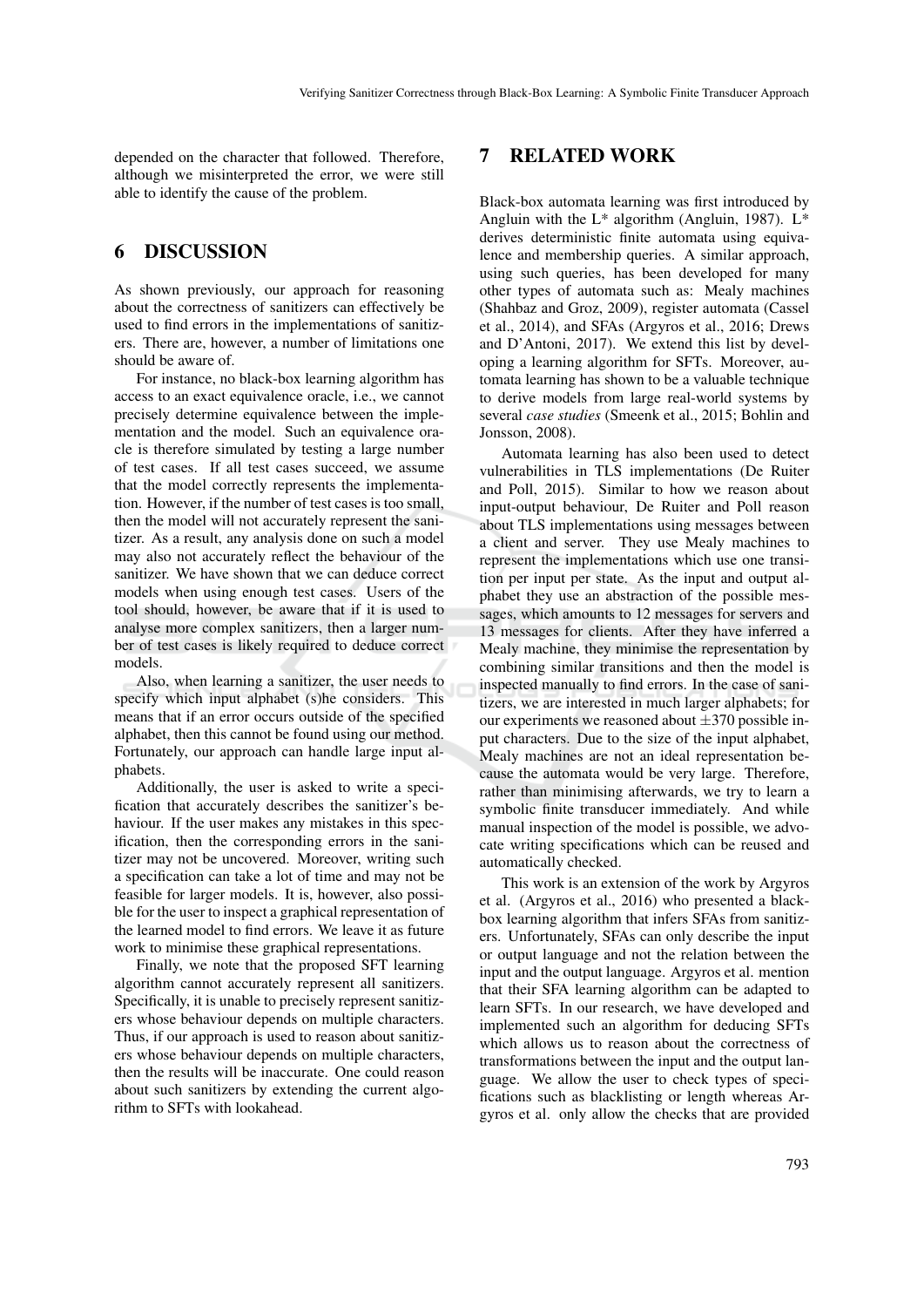for BEK (Hooimeijer et al., 2011) programs such as equivalence, idempotency and commutativity, which are included in our tool as well.

BEK (Hooimeijer et al., 2011) is a language that can be used to develop sanitizers and analyse their correctness. However, this cannot be used to reason about the correctness of *existing* sanitizers without reimplementing them.

Botinčan and Babić (Botinčan and Babić, 2013) present a technique Sigma\* that learns symbolic lookback transducers from programs. This model can represent more sanitizers than the SFTs that we use. However, they use a white-box learning technique, meaning that they need access to the source code whereas we only need to be able to observe the input and output of the program. Extending the algorithm that we present in this paper to symbolic lookback transducers that Botinčan and Babić use is a topic for future work.

There exist several other methods to reason about sanitizers' correctness most of which focus on detecting vulnerabilities (Balzarotti et al., 2008; Mohammadi et al., 2015; Shar and Tan, 2012). Our approach can be used to detect vulnerabilities similar to these methods. However, we are also able to reason about their input-output behaviour in terms of, e.g. idempotency and commutativity.

Aside from correct implementation of sanitizers, the *placement of sanitizers* also influences the correctness of an application. If sanitizers are not placed correctly then applications may still be vulnerable. Several researchers have therefore focused on either repairing the placement of sanitizers, or automatically placing sanitizers (Saxena et al., 2011; Welearegai and Hammer, 2017; Yu et al., 2011). These approaches are considered complementary research to the ideas discussed in this paper.

Aside from sanitization, there are also *sanitization-free defences*. For example, Scholte et al. (Scholte et al., 2012) show that automatically validating input can be a good alternative to output sanitization for preventing XSS and SQL injection vulnerabilities. Similarly, Costa et al. (Costa et al., 2007) have presented the tool Bouncer which prevents exploitation of software by generating input filters that drop dangerous inputs.

## 8 CONCLUSION AND FUTURE WORK

To conclude, we have presented a new approach to reason about the correctness of sanitizers. First of all, we developed a new learning algorithm, which

uses equivalence and membership queries, to automatically derive SFTs of existing sanitizers. This automaton describes how the sanitizer transforms an input into its corresponding output. Then, we wrote a specification of the sanitizer, in the form of an SFA or SFT. This specification is compared to the learned model of the sanitizer in order to find any discrepancies between the models. With a case study, we have shown that we can use our approach to automatically reason about real-world existing sanitizers within a few minutes.

As future research, we think that extending the learning algorithm to support epsilon transitions and SFTs with lookahead, lookback or registers is most important. This would allow us to reason about more complex sanitizers. One can also look into improving the user experience of the approach by letting users write the specifications in ways that are more familiar to them such that they do not need to understand how SFTs work. Another option is to present users with a minimised graphical representation of the learned models for manual correctness inspection.

## REFERENCES

- Angluin, D. (1987). Learning regular sets from queries and counterexamples. *Information and computation*, 75(2):87–106.
- Argyros, G., Stais, I., Kiayias, A., and Keromytis, A. D. (2016). Back in black: towards formal, black box analysis of sanitizers and filters. In *2016 IEEE Symposium on Security and Privacy*, pages 91–109. IEEE.
- Balzarotti, D., Cova, M., Felmetsger, V., Jovanovic, N., Kirda, E., Kruegel, C., and Vigna, G. (2008). Saner: Composing static and dynamic analysis to validate sanitization in web applications. In *2008 IEEE Symposium on Security and Privacy*, pages 387–401. IEEE.
- Bjørner, N. and Veanes, M. (2011). Symbolic transducers. Technical Report MSR-TR-2011-3, Microsoft Research.
- Bohlin, T. and Jonsson, B. (2008). Regular inference for communication protocol entities. Technical report, Technical Report 2008-024, Uppsala University, Computer Systems.
- Botinčan, M. and Babić, D. (2013). Sigma\*: symbolic learning of input-output specifications. In *ACM SIG-PLAN Notices*, volume 48, pages 443–456. ACM.
- Bynens, M. (2018). he. https://github.com/mathiasbynens/ he. Accessed on: 19-12-2019.
- Cassel, S., Howar, F., Jonsson, B., and Steffen, B. (2014). Learning extended finite state machines. In *International Conference on Software Engineering and Formal Methods*, pages 250–264. Springer.
- Costa, M., Castro, M., Zhou, L., Zhang, L., and Peinado, M. (2007). Bouncer: Securing software by blocking bad